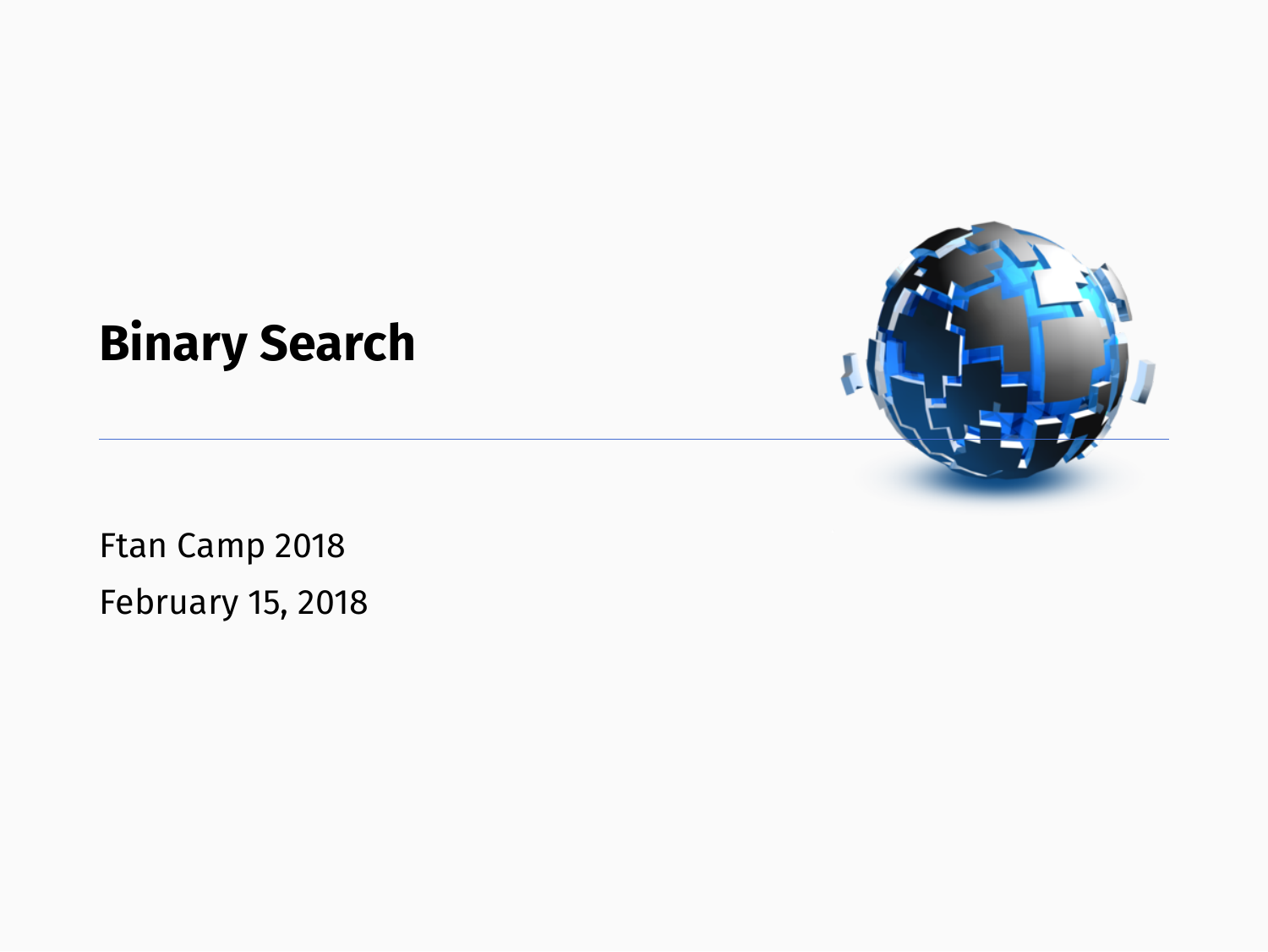```
\frac{1}{2} Input: [0,0,\ldots,0,1,\ldots,1,1]// Output: Index of last 0, or -1 if there is none
int search(vector<int> const& a) {
 // Invariant: l==-1 or a[l]=0
 int l=-1, r=a.size():
 while (r - l > 1) {
   int m = 1 + (r - 1)/2;
   if (a[m] == 0)l = m;
   else
     r = m;
  }
 return l;
} 1
```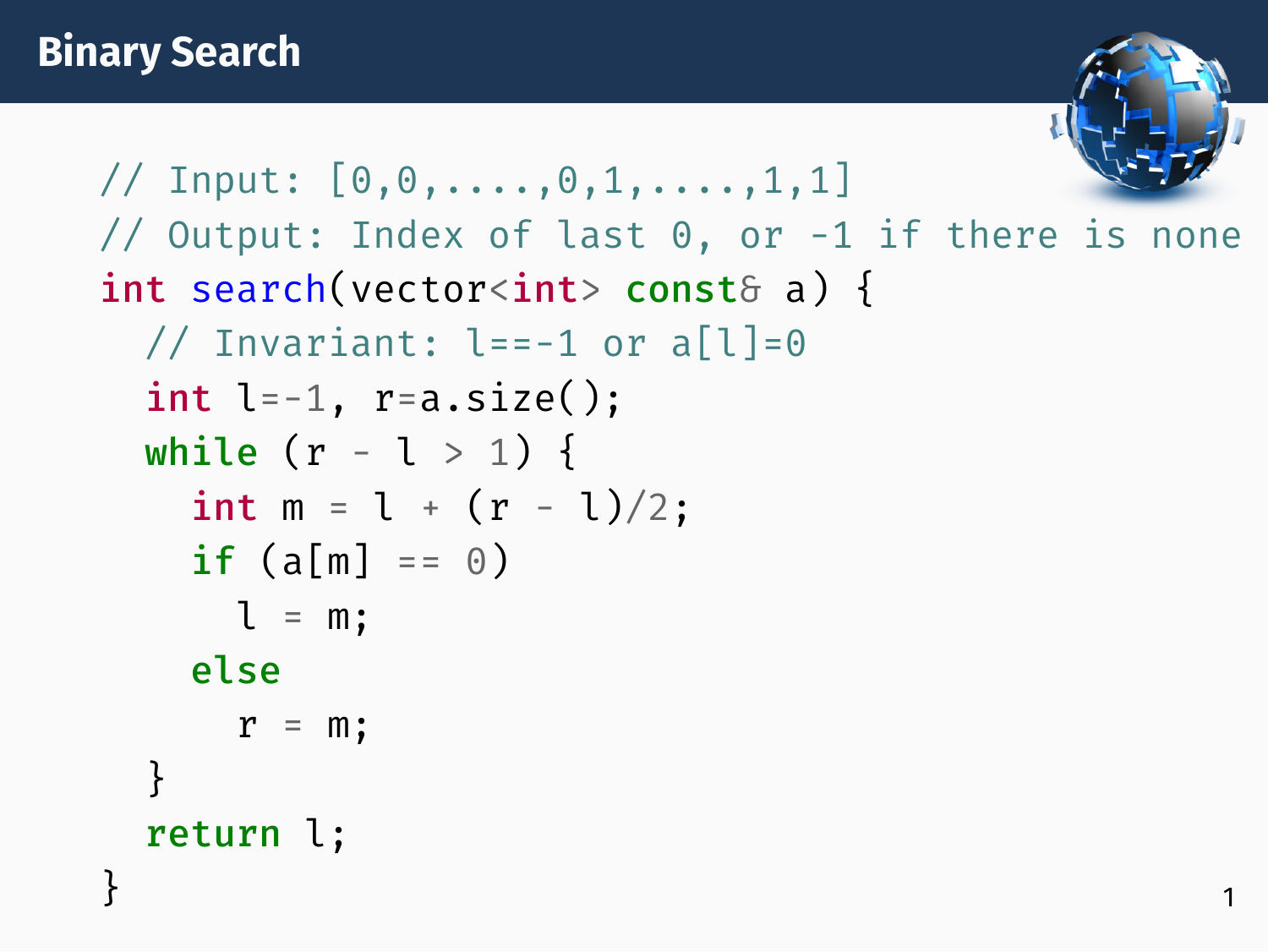

Implicit representation of array with predicates.

$$
P(x) \wedge (x < y) \implies P(y)
$$

Example: Find index of value *x* in array  $a_0, ..., a_{n-1}$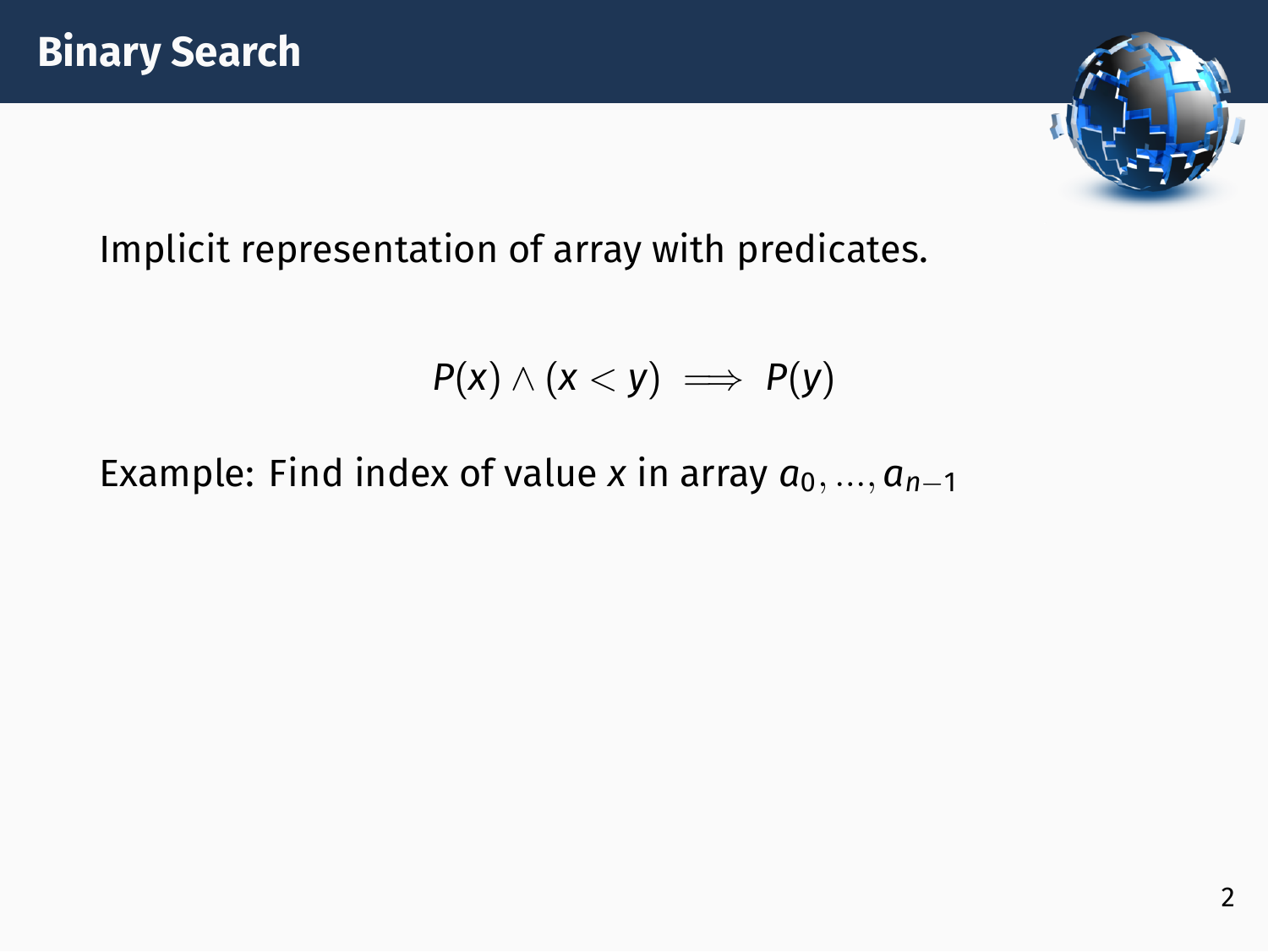

Implicit representation of array with predicates.

$$
P(x) \wedge (x < y) \implies P(y)
$$

Example: Find index of value *x* in array  $a_0, ..., a_{n-1}$ 

$$
P(i) = (a[i] > x)
$$

$$
P(-1) = 0
$$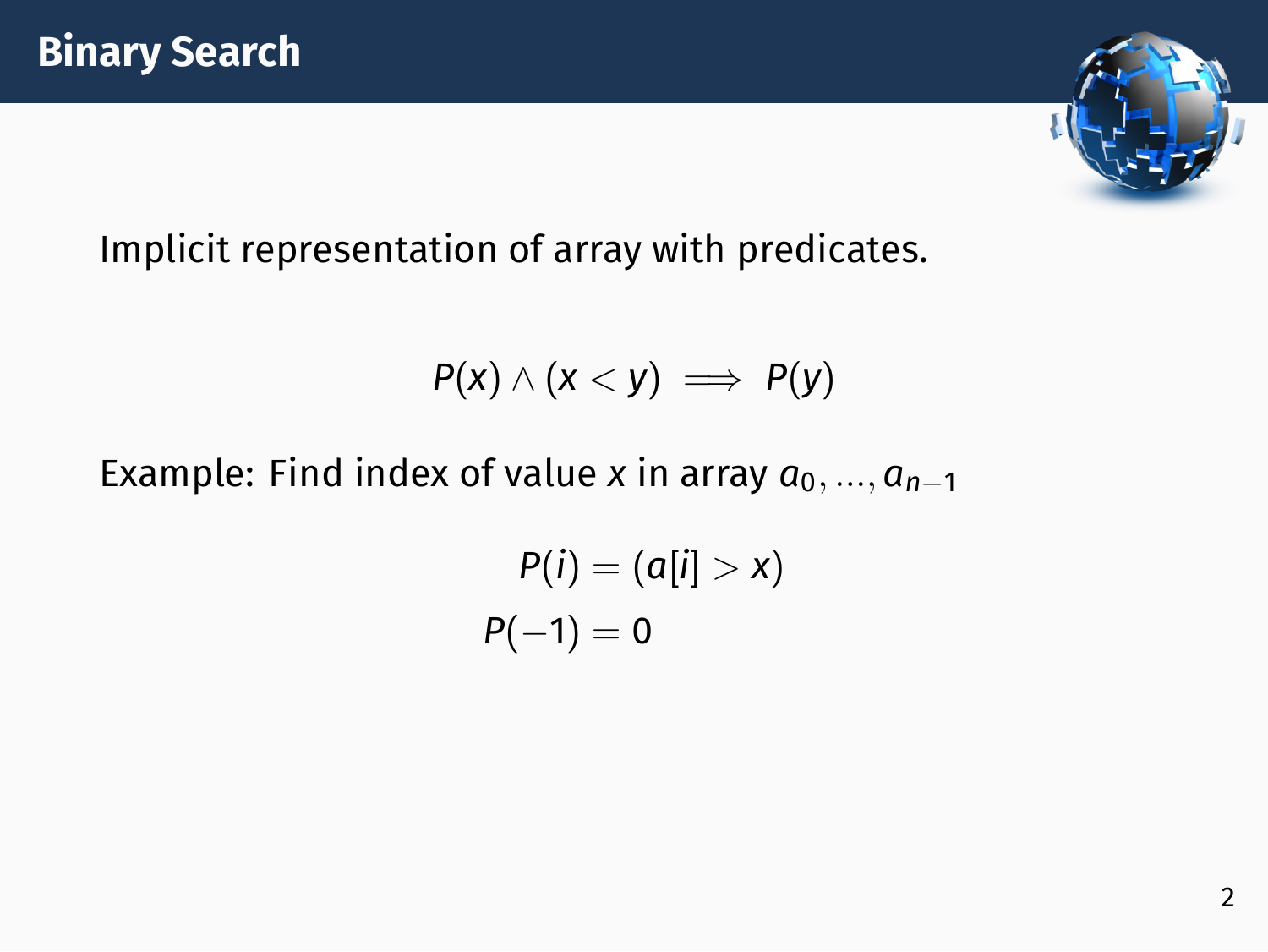

## Make sure that the list starts with 0 and ends with 1.

#### Add *−∞* to the front and *∞* to the end to avoid any problems.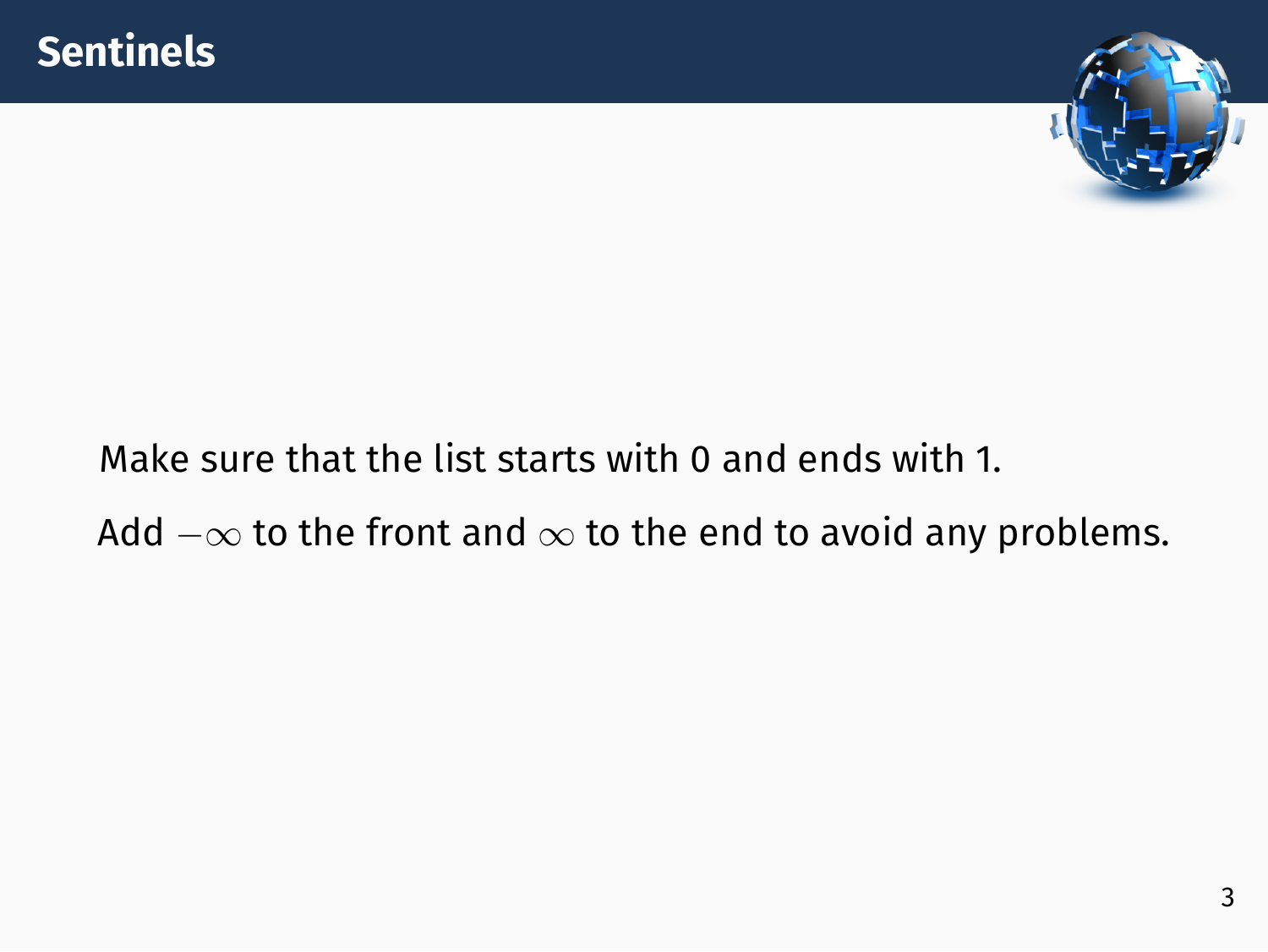

*N* employees *K* filing cabinets that contain  $a_0$ ...,  $a_{k-1}$  documents Assign employee *i* to consecutive cabinets *l i , ...,r<sup>i</sup>* All cabinets need to be covered by exactly one employee  $\textsf{Minimize } \max_i \{a_{l_i} + a_{l_i+1} + \cdots + a_{r_i-1}\}$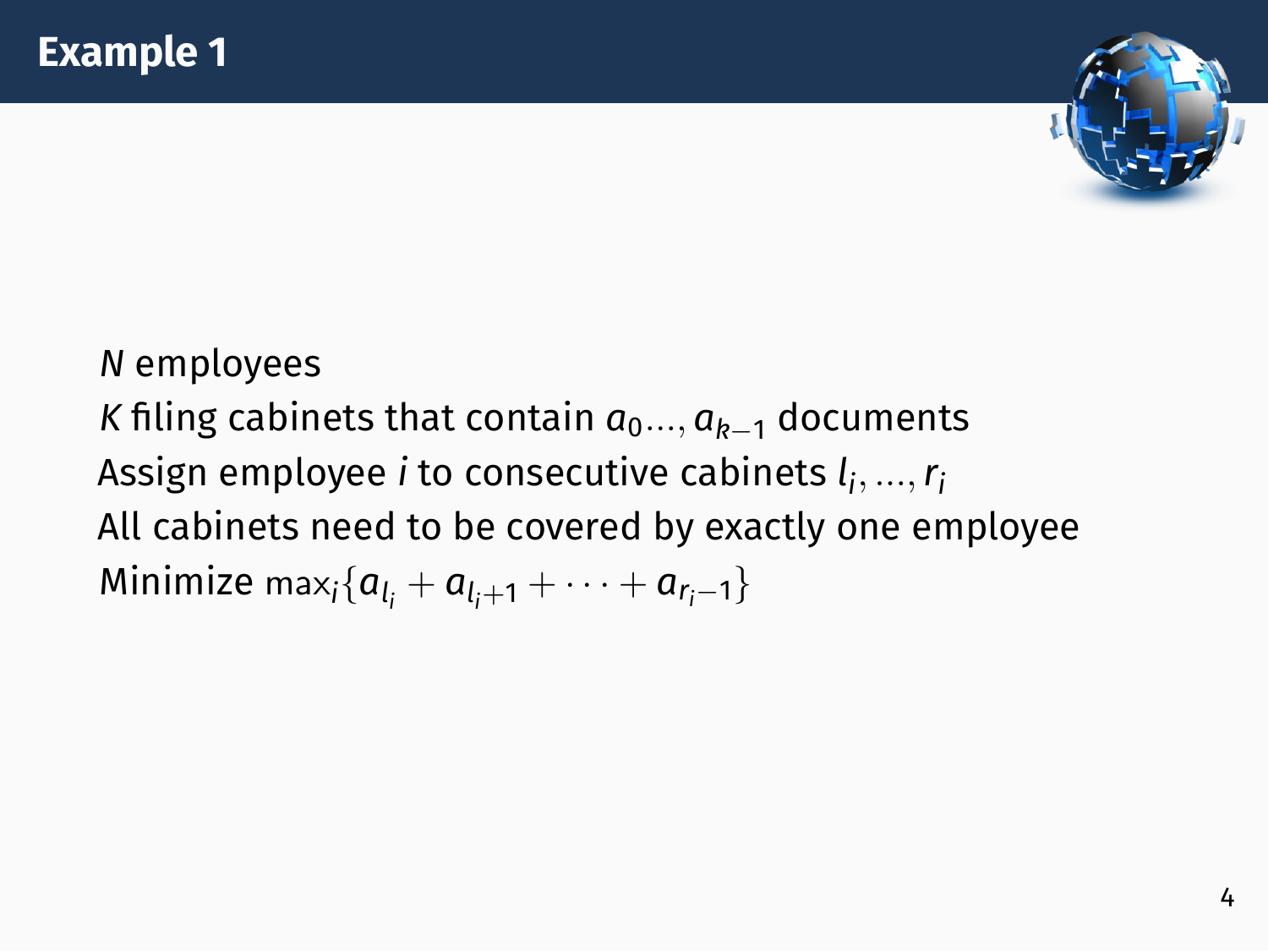

#### Reduction to a simpler problem using binary search:

What is the minimum cost? =*⇒*

Can it be done with cost *x*?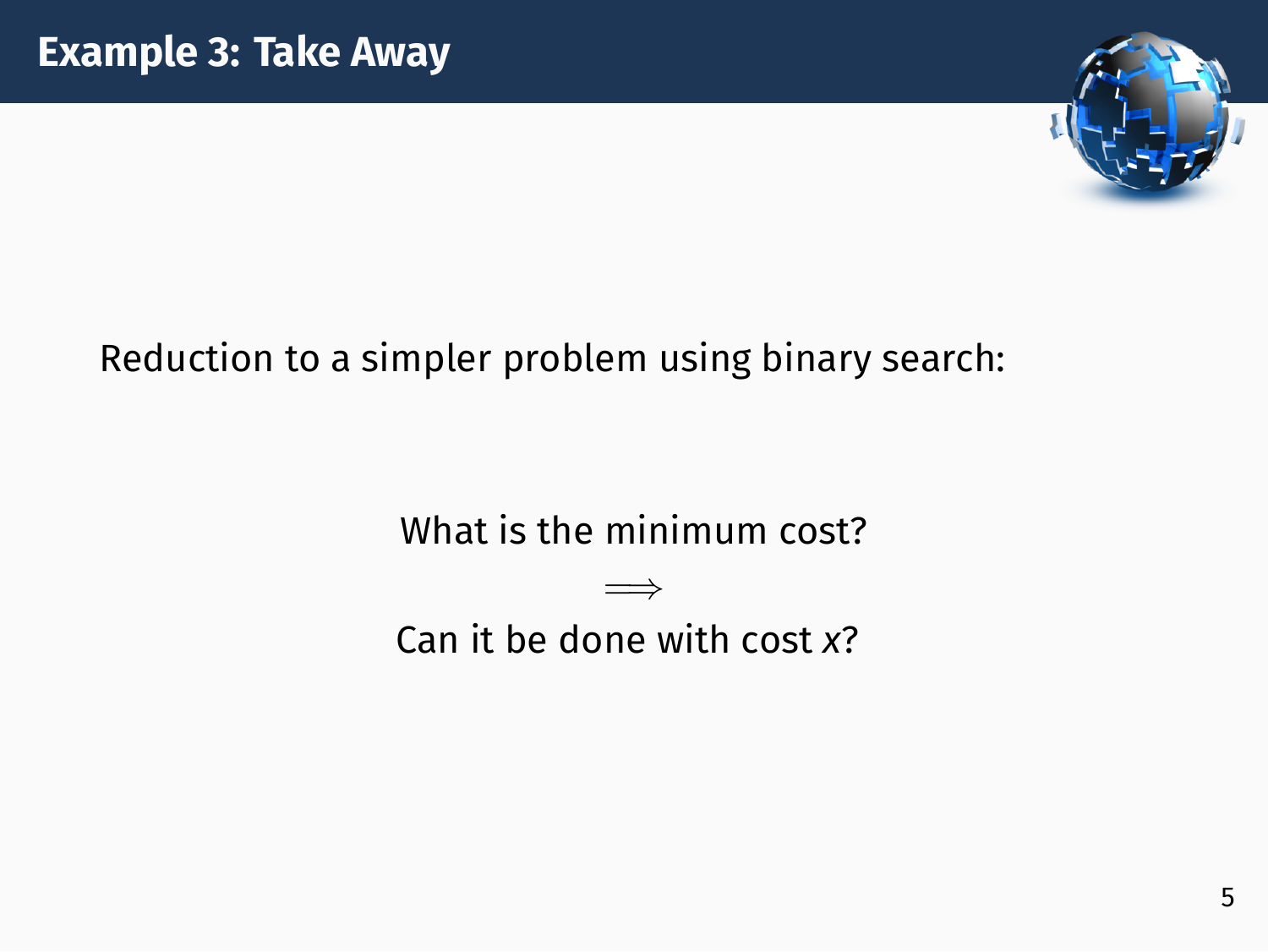

## Simple skewness of a collection of numbers: mean *−* median. Given a list of *n* integers (not necessarily distinct), find the non-empty subsequence with the maximum simple skewness.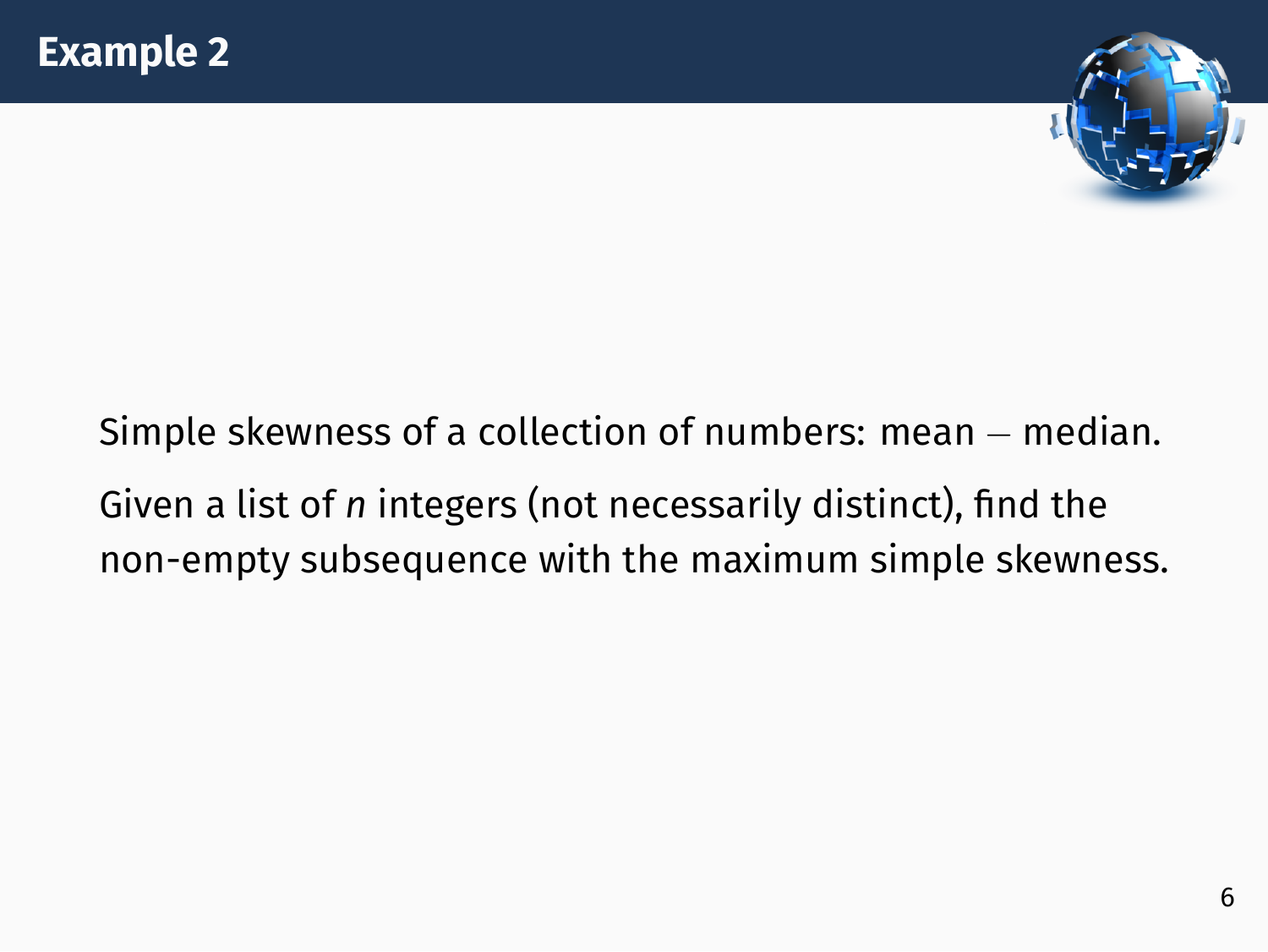#### **Search on Convex Function**

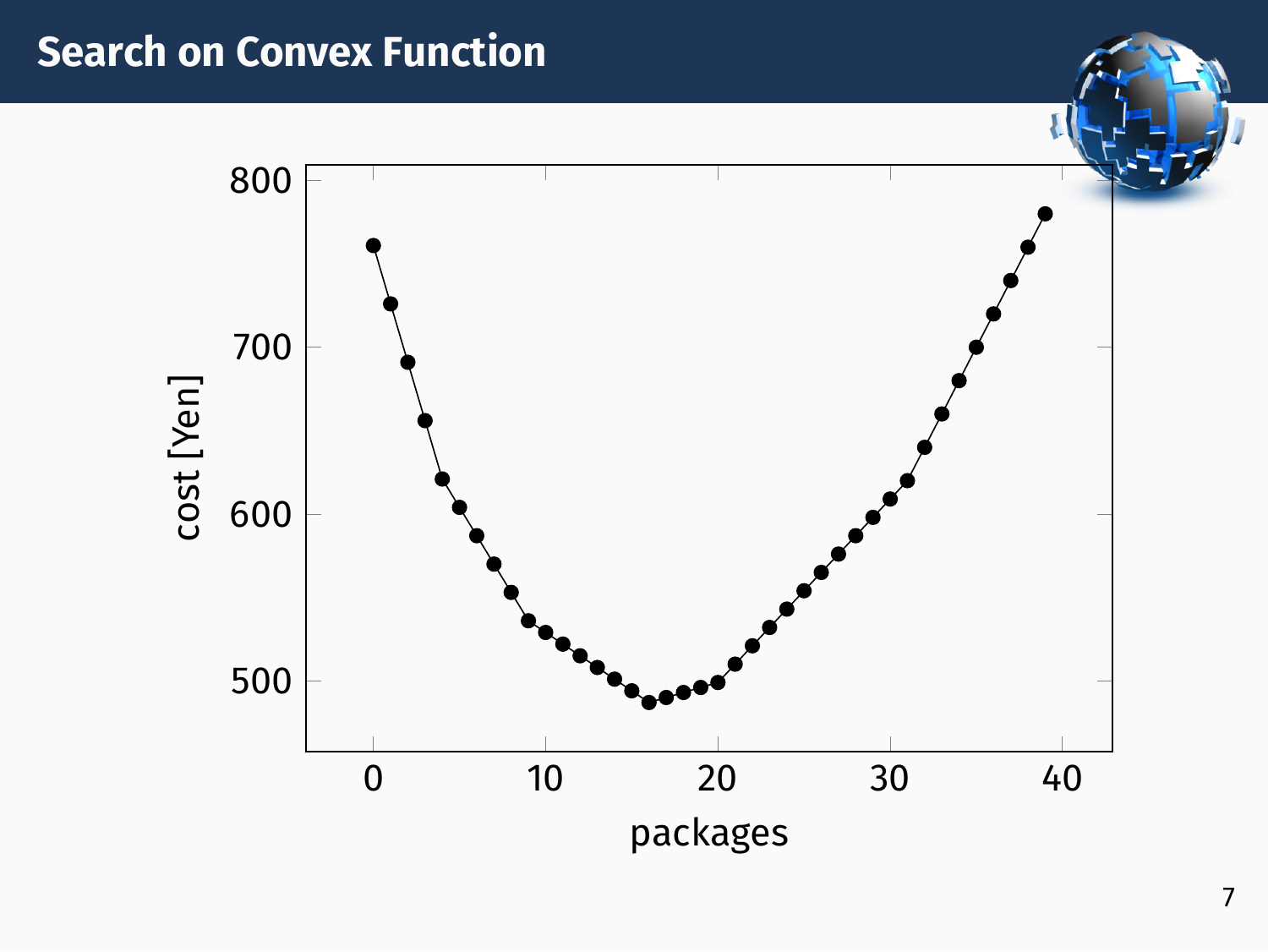

- Binary search on derivative
- Ternary search (if you can't compute the derivative)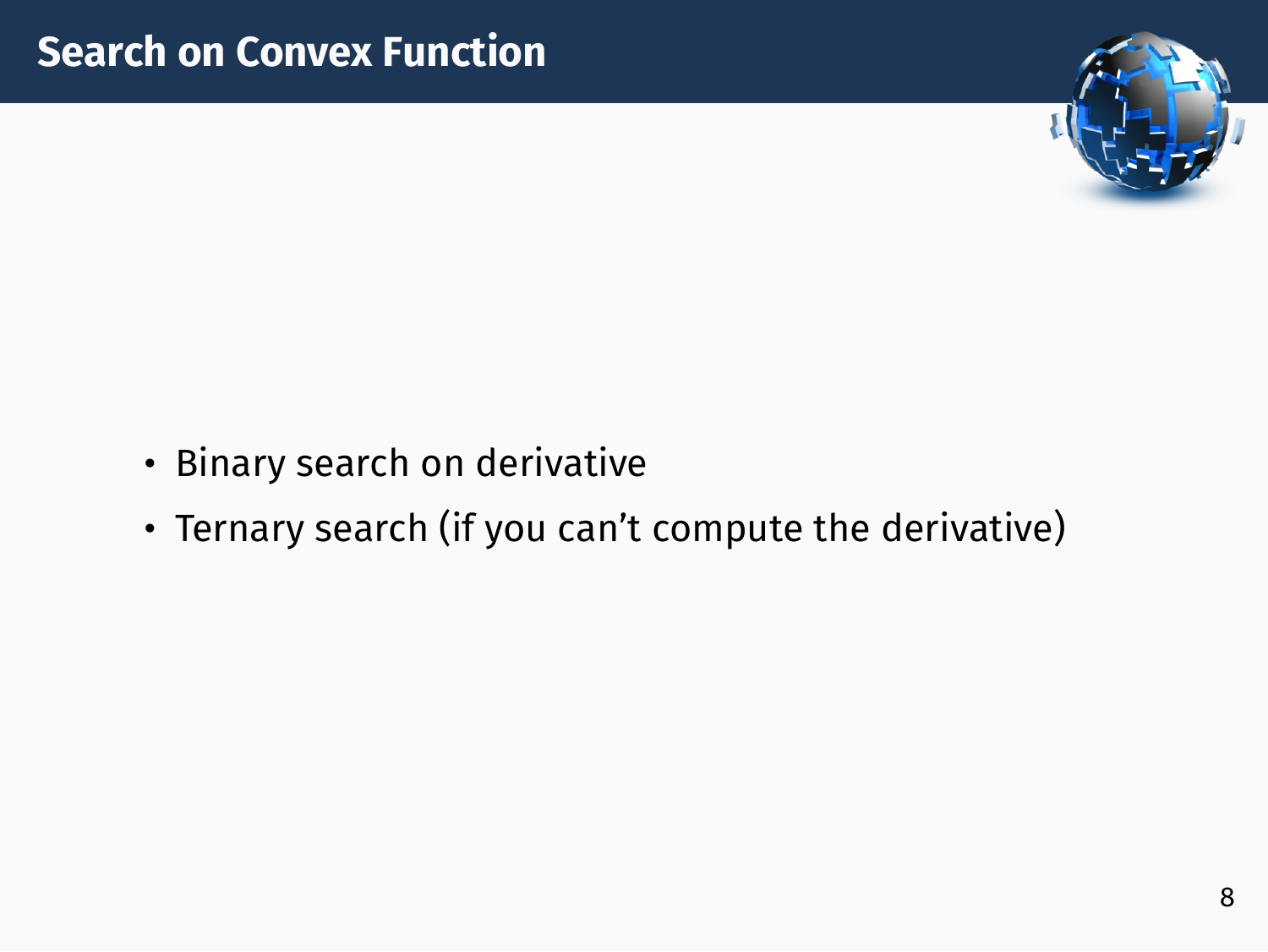

Given a sequence of *n* integers  $a_1, a_2, ..., a_n$ .

Determine a real number *x* such that the weakness of the sequence  $a_1 - x$ ,  $a_2 - x$ , . . . ,  $a_n - x$  is as small as possible.

Weakness: maximum value of the poorness over all segments (contiguous subsequences) of a sequence.

Poorness of a segment: absolute value of the sum of the elements of segment.

Your answer will be considered correct if its relative or absolute error doesn't exceed 10*−*<sup>6</sup>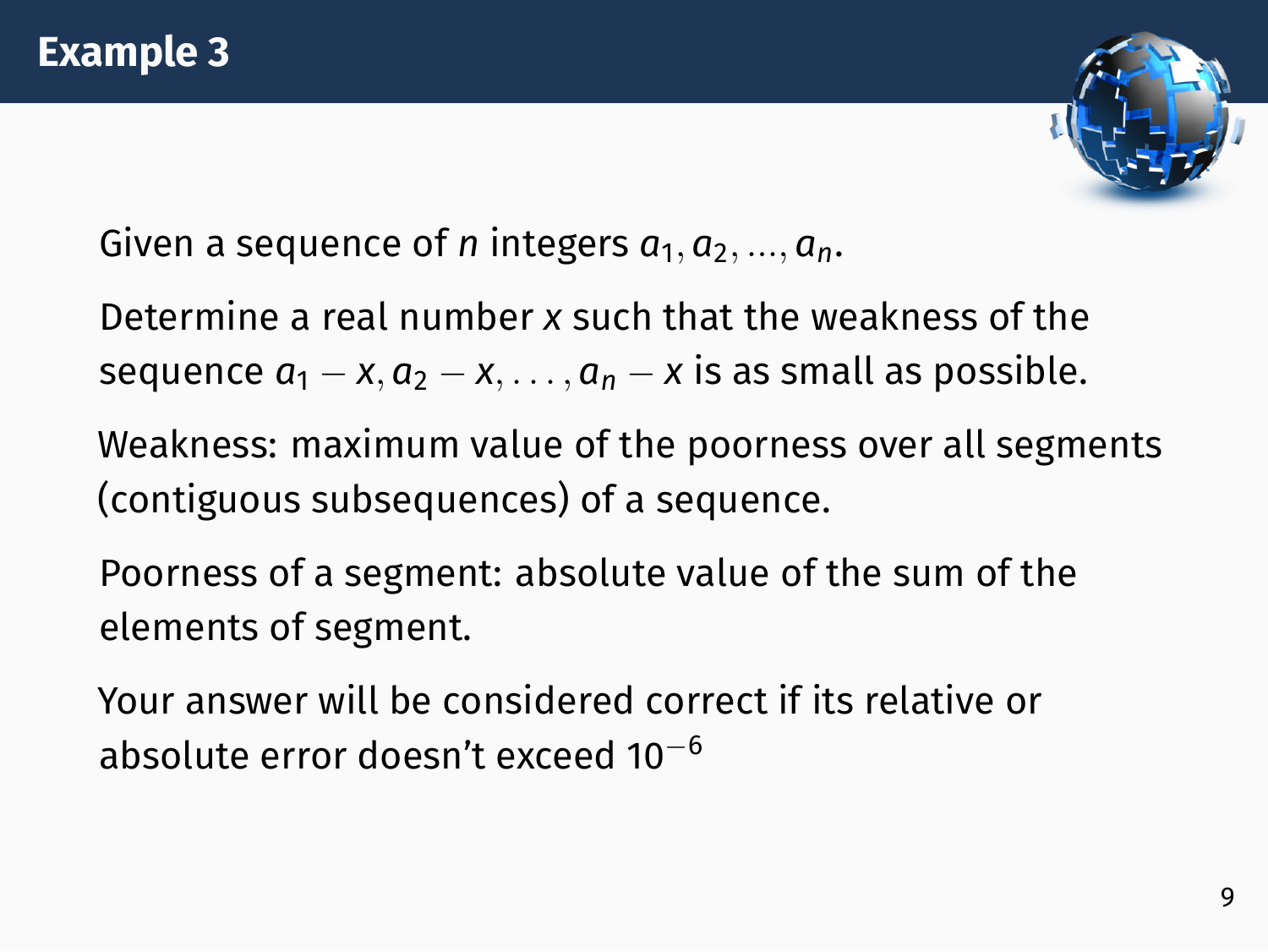```
\frac{1}{2} Input: [0,0,\ldots,0,1,\ldots,1,1]// Output: Index of last 0
int search(double l, double r, double EPS) {
  // Invariant: a[l]=0
  while (r-l > EPS) {
    double m = (l + r)/2;
    if (pred(m))l = m:
    else
      r = m;
  }
  return l;
}
```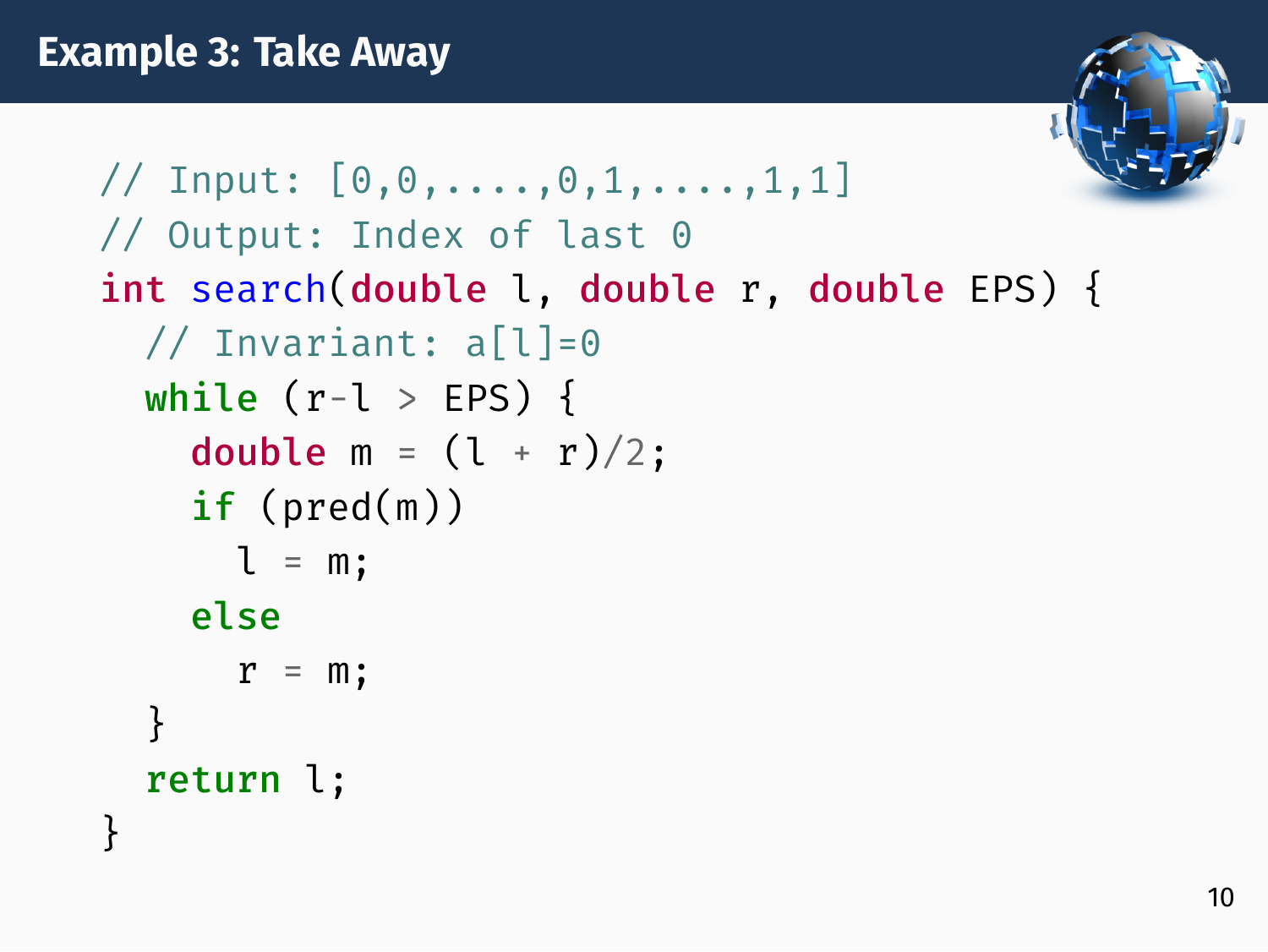

#### How many operations?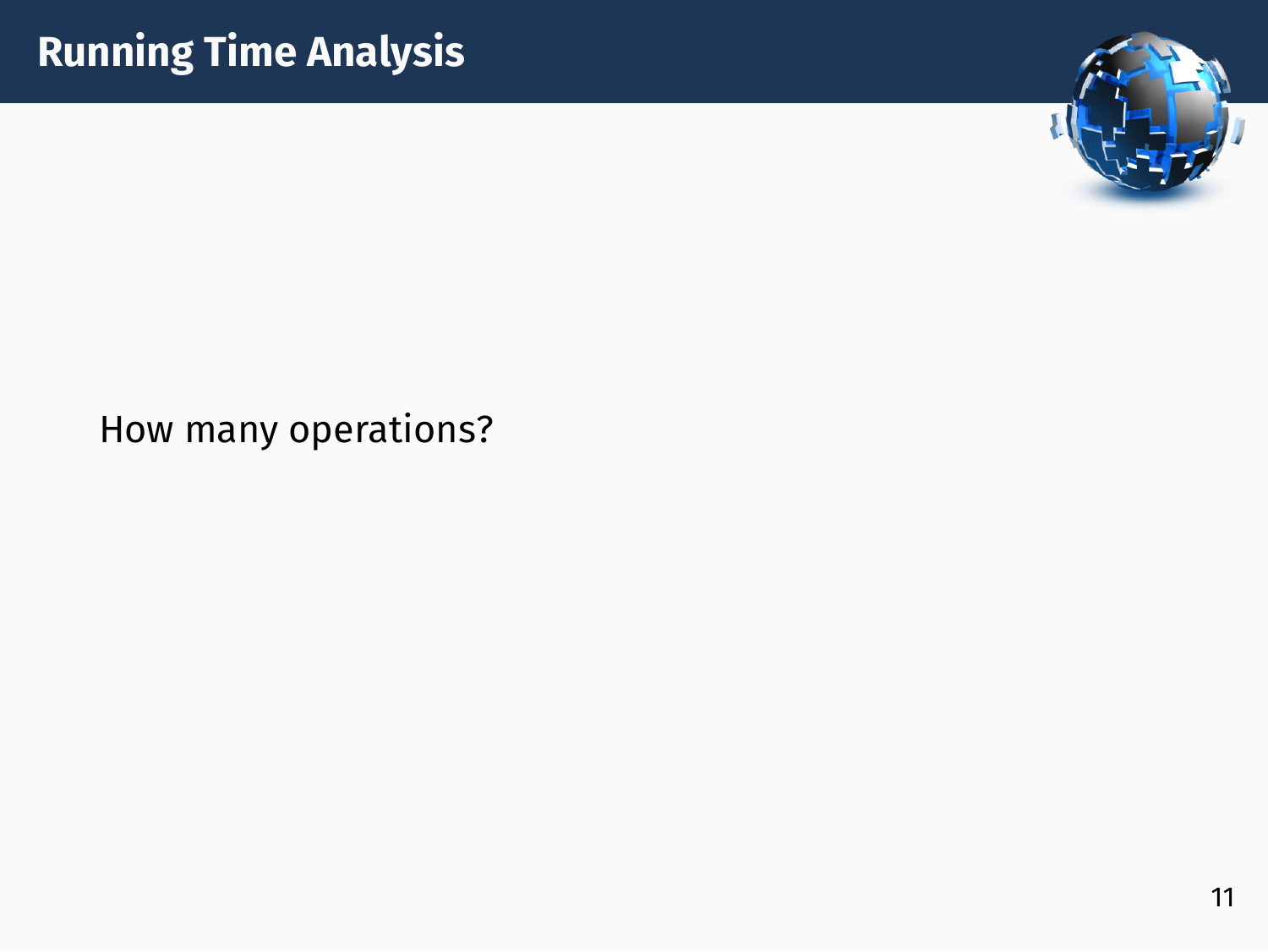

#### How many operations?

*O*(log((*r − l*)*/e*))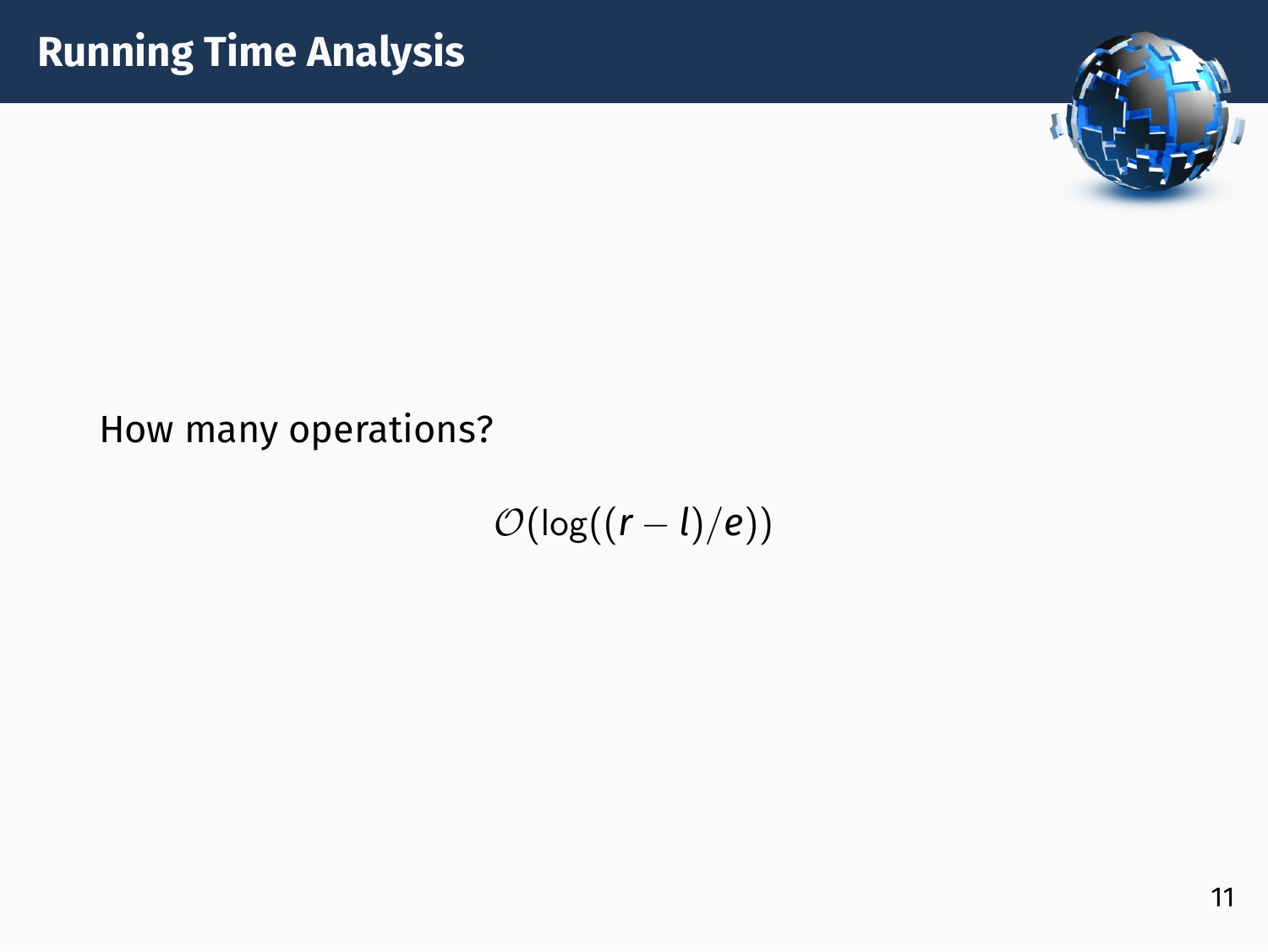

*x*: Solution ˜*x*: Approximation of x

Absolute error (difference to solution?):

*|x −* ˜*x|*

Relative error (percentage of error?):

$$
\frac{|x-\tilde{x}|}{|x|}=\left|\frac{\tilde{x}}{x}-1\right|
$$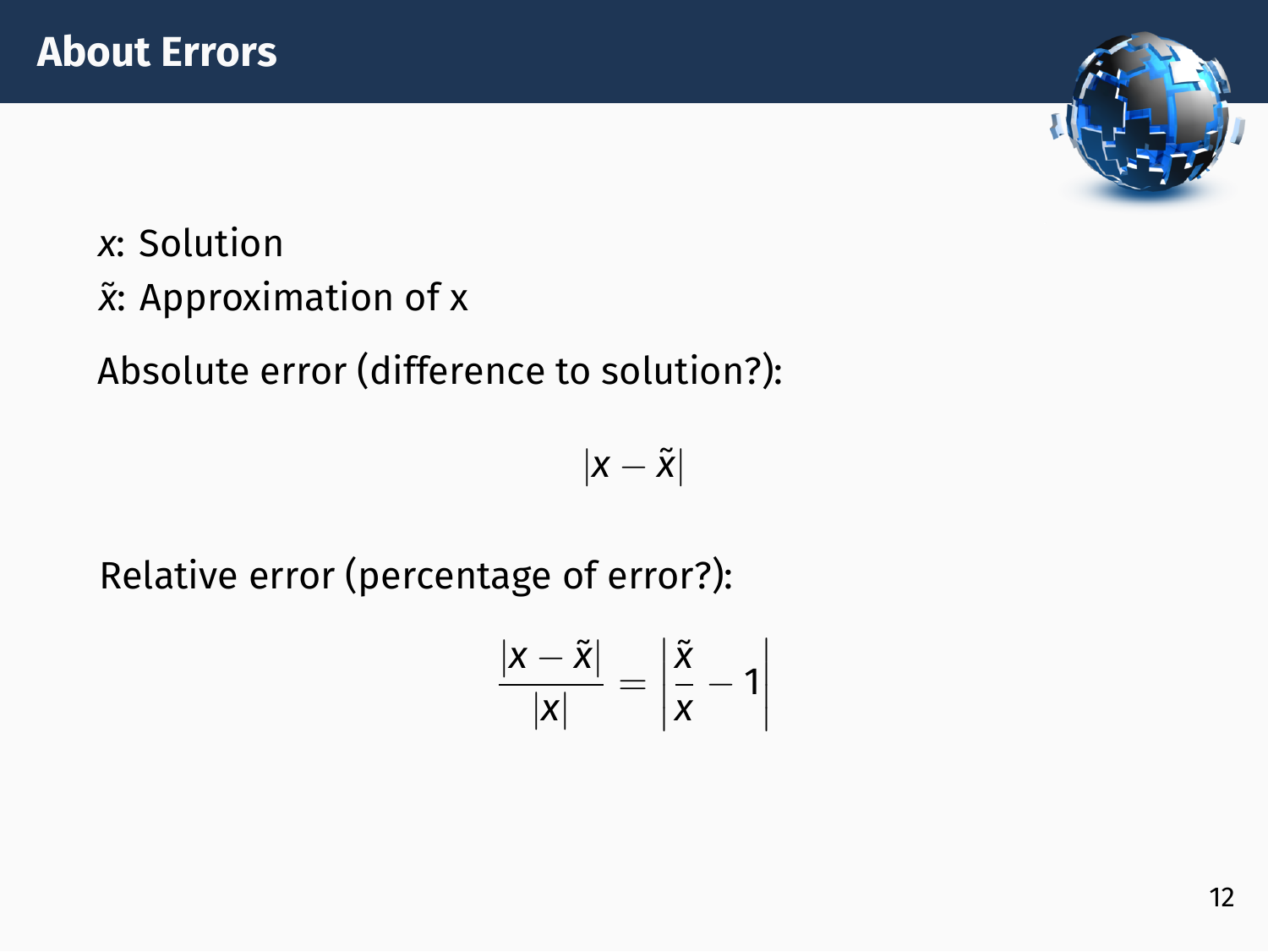def IsApproximatelyEqual(x, y, epsilon=1e-6): # Check absolute precision. if -epsilon  $\leq x - y \leq$  epsilon: return True

# Is x or y too close to zero? if (-epsilon  $\leq x \leq$  epsilon or  $-$ epsilon  $\leq$   $\leq$   $\leq$  epsilon): return False

# Check relative precision. return (-epsilon  $\leq$  (x - y) / x  $\leq$  epsilon or -epsilon  $\leq$   $(x - y) / y \leq$  epsilon)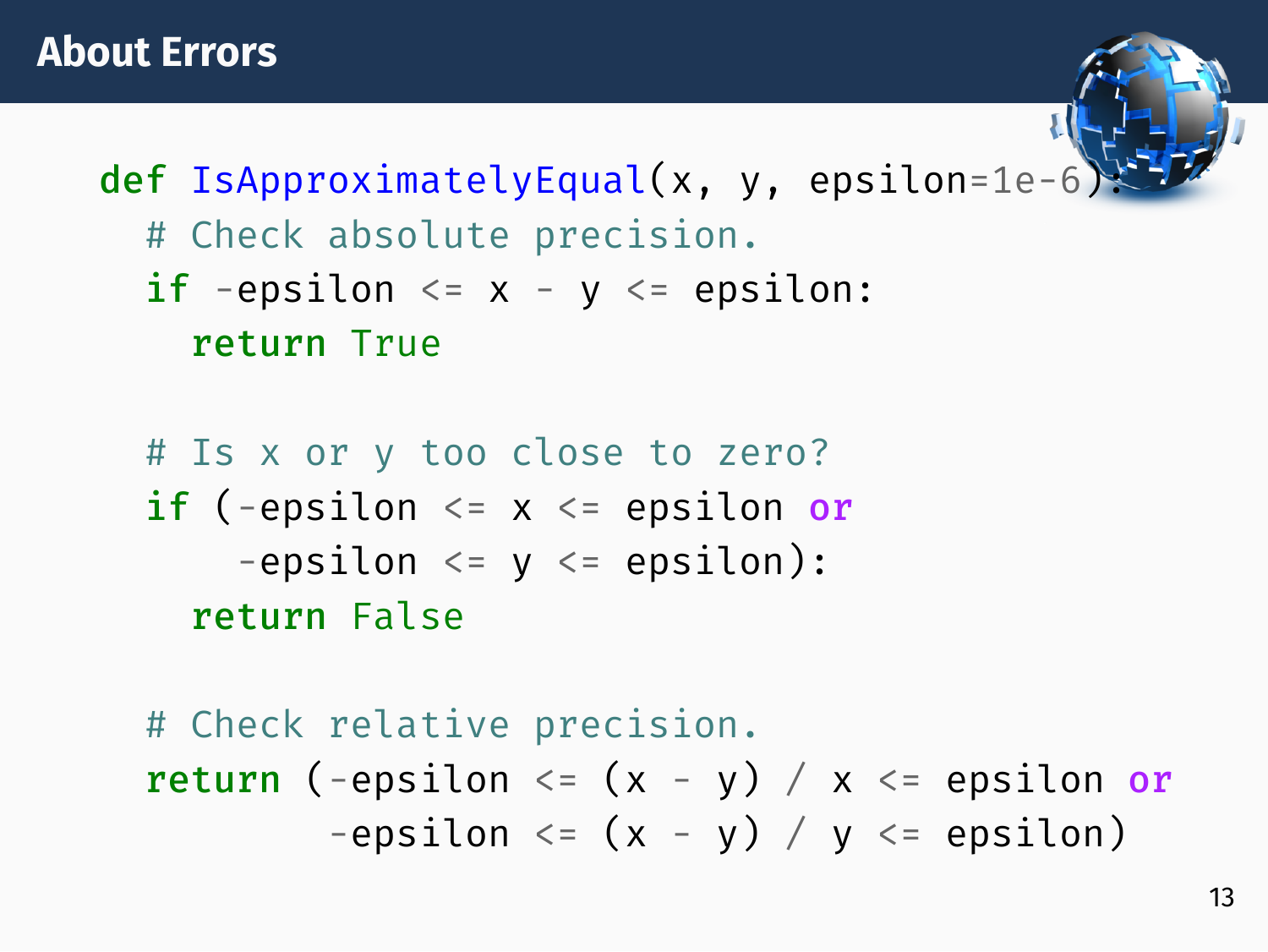# **Binary Search on Logarithm**



Intuitive idea: Faster convergence for binary search on exponent

After some math:

$$
m=\sqrt{lr}=e^{\frac{1}{2}(\log(l)+\log(r))}
$$

Some pointer: http://codeforces.com/blog/entry/49189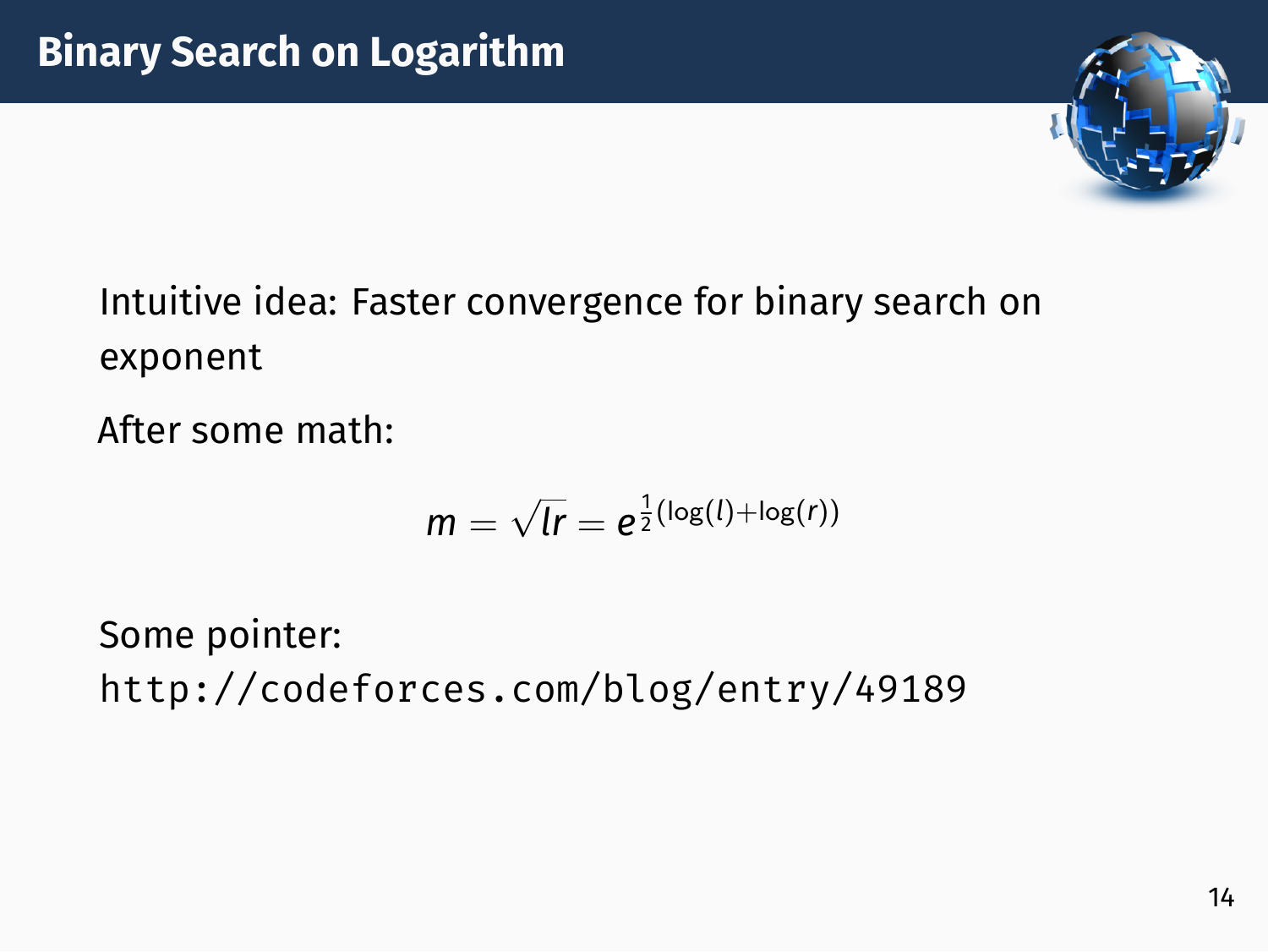

## Doubles are discrete. They can be casted to 64 bit integers. Find the best double to approximate a problem: Binary search!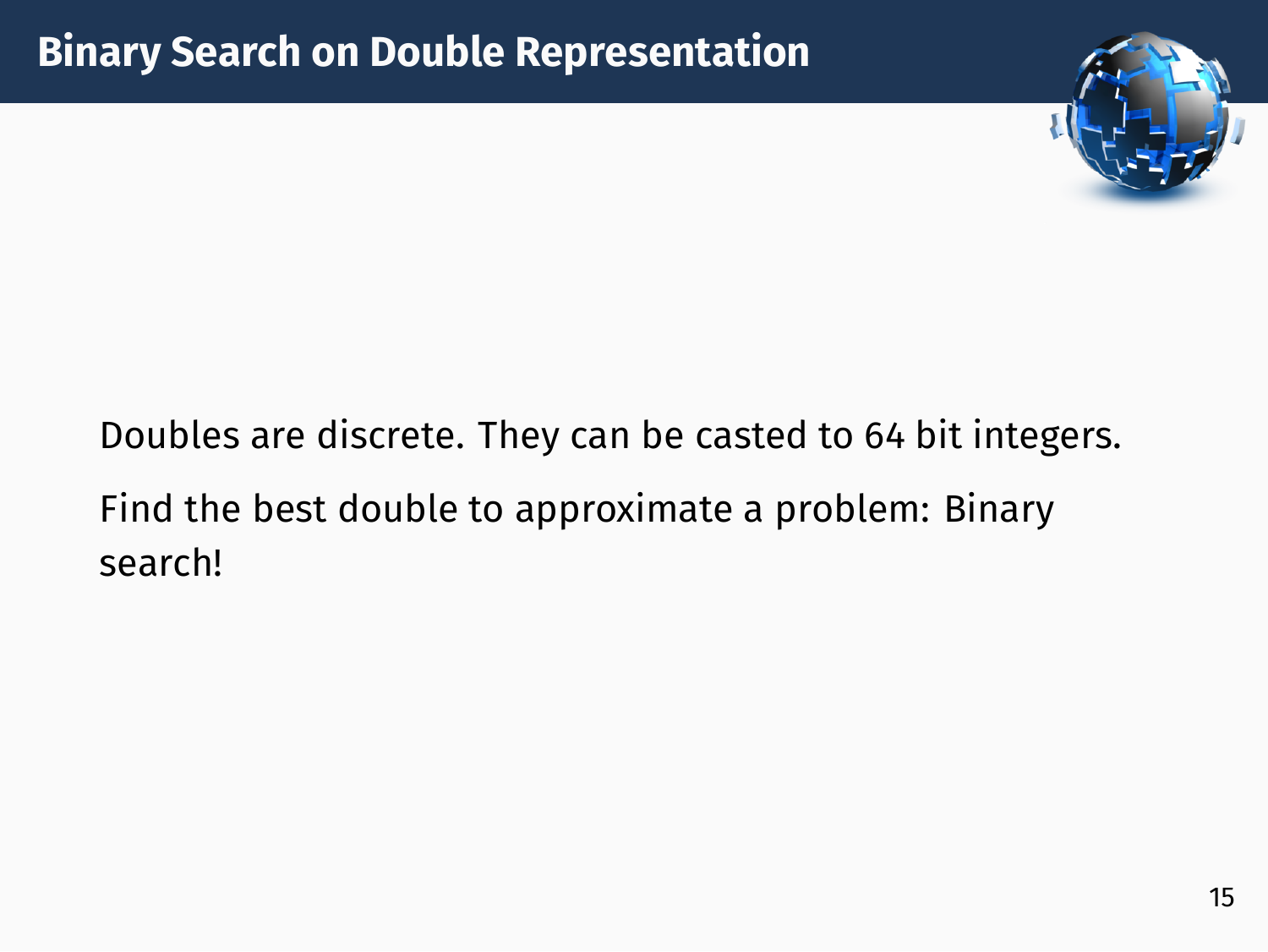int search(double l, double r) { for  $(::)$  { uint64 t l bits =  $*($ uint64 t  $*)(\delta l);$ uint64 t r bits =  $*($ uint64 t $*)($ &r); if (r bits - l bits  $\leq 1$ ) return l; uint64 t m bits = l bits+((r bits-l bits)>>1); double  $m = *({\text{double*}})(\delta m \text{ bits}):$ if (pred(m))  $l = m$ : else  $r = m$ ; }  $\}$  16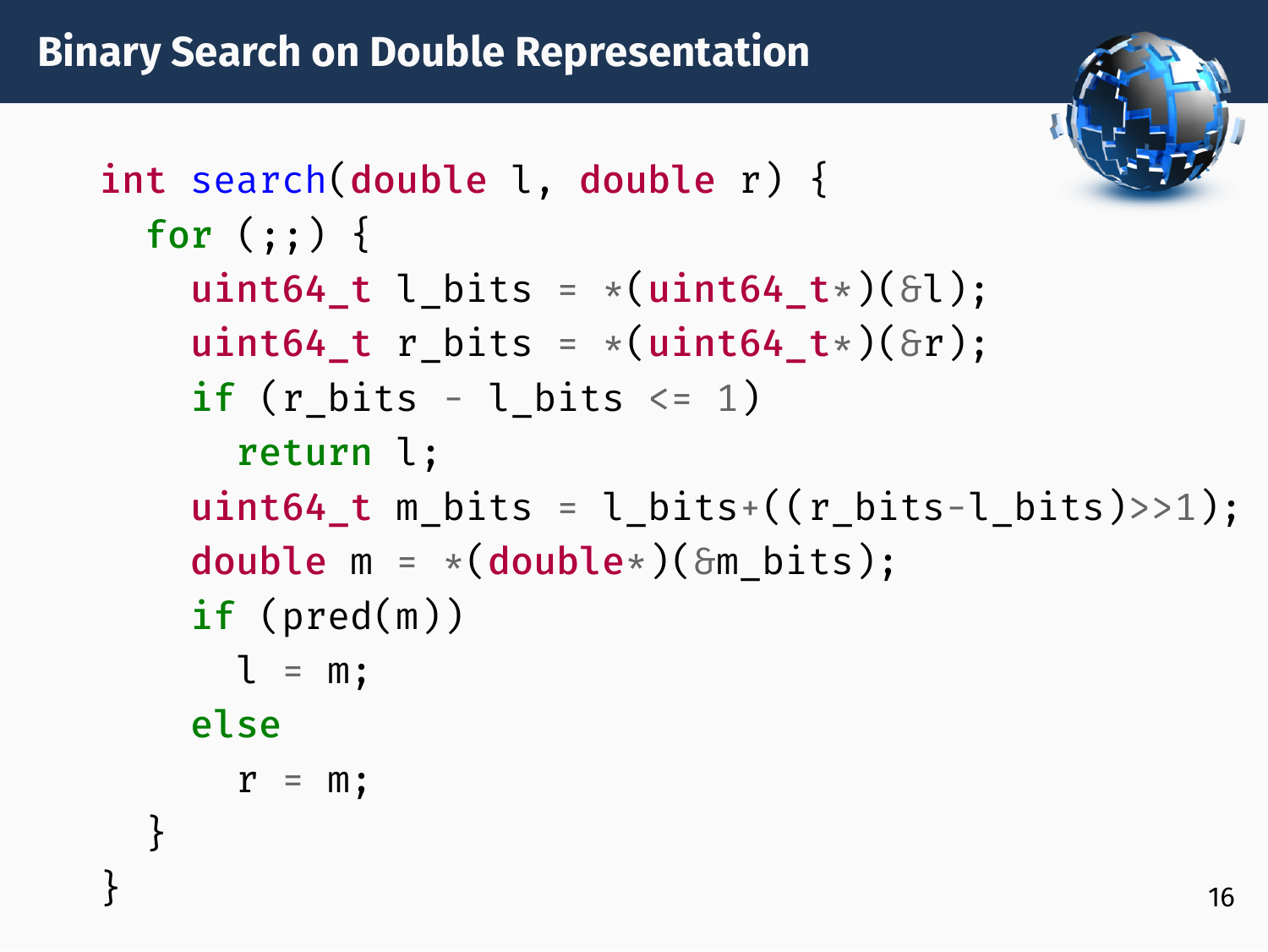

Minimize absolute *and* relative error?

- Minimize absolute if *x <* 1.
- Minimize relative if *x >* 1.

Absolute error:

$$
\vert x-\tilde{x}\vert
$$

Relative error:

$$
\frac{|x-\tilde{x}|}{|x|}=\left|\frac{\tilde{x}}{x}-1\right|
$$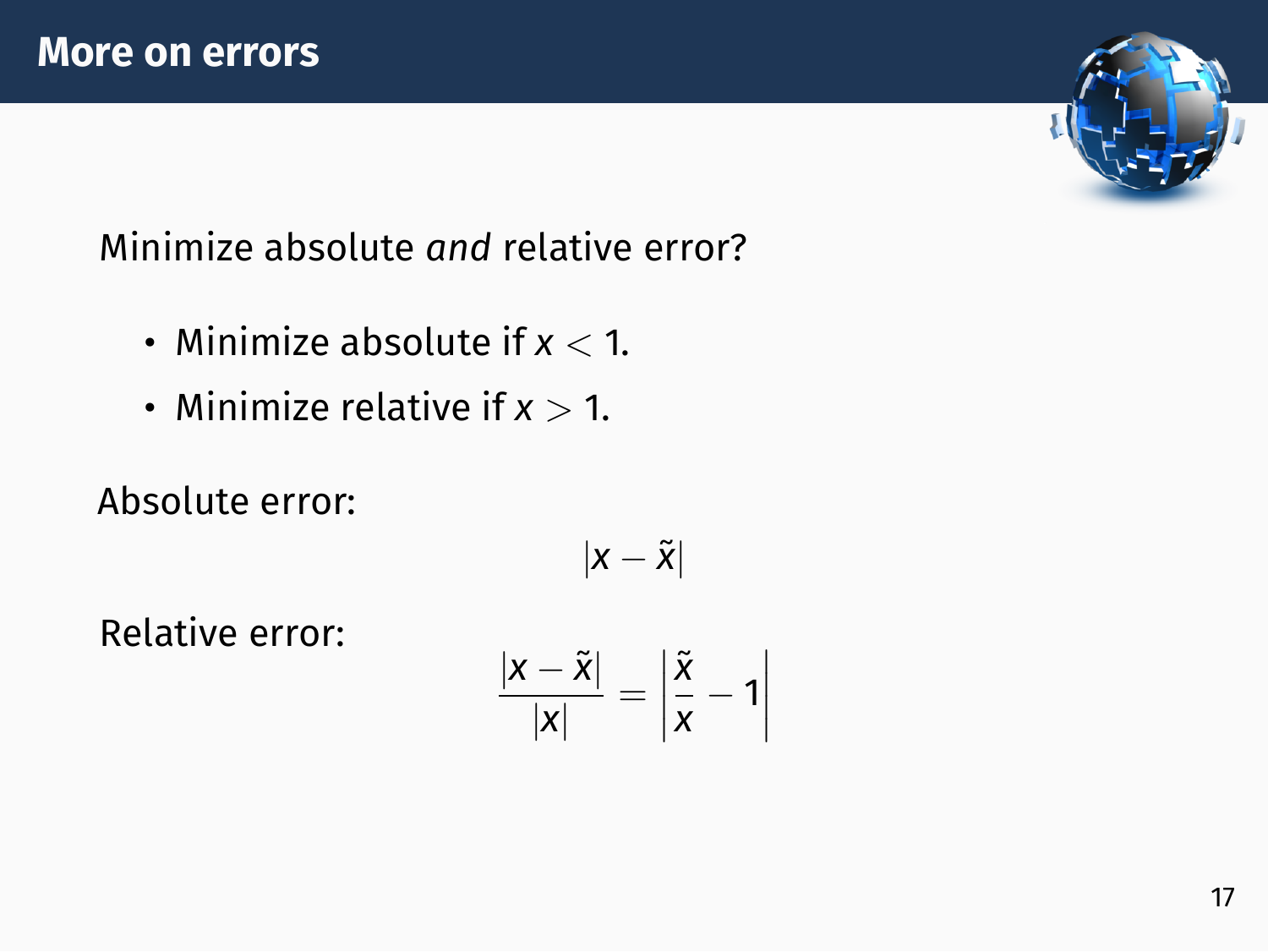

Needs to be larger than in task description because of rounding errors.

Can't be too large because the code will be too slow.

Hack: Fixed number of iterations!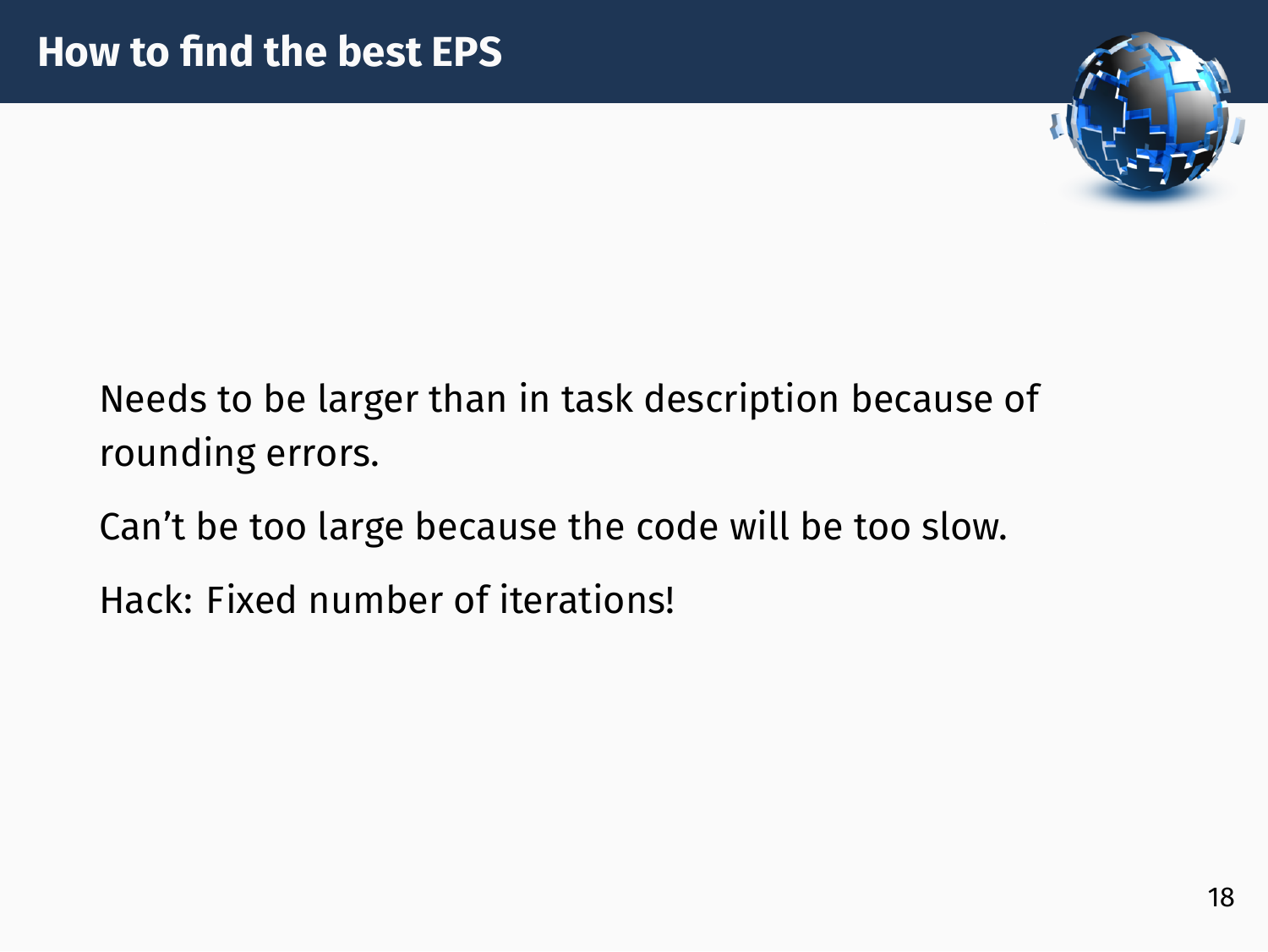

Sometimes, there is no upper bound or you want your solution to be in *O*(*log*(*ans*)).

```
int r = 1;
while (\text{pred}(r))r * = 2;return search(l, r);
```